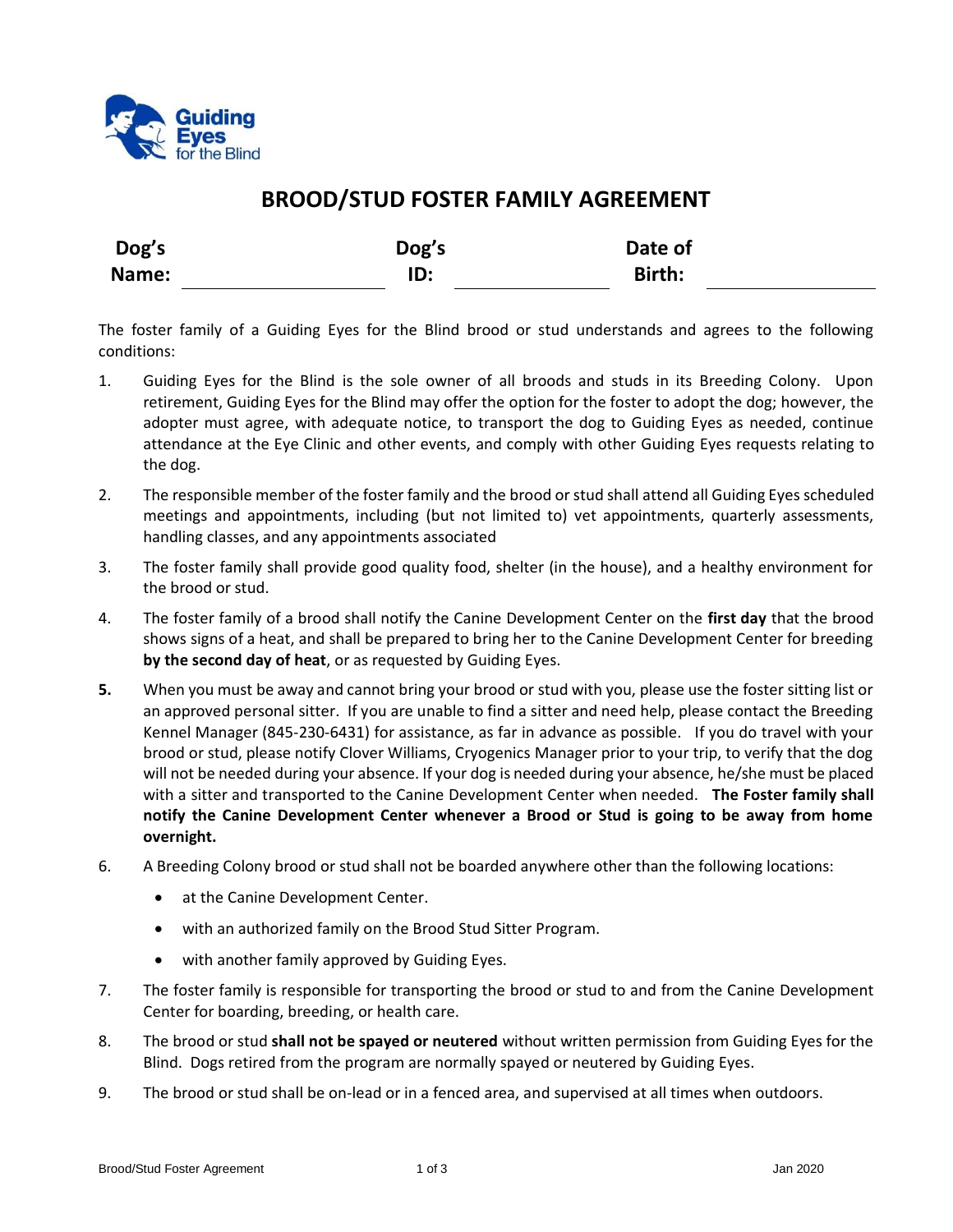- 10. Guiding Eyes for the Blind shall provide all veterinary care with a veterinarian of its choosing until the dog is retired, at which time all veterinary care becomes the sole responsibility of the foster or adoptive family.
- 11. The brood or stud shall be kept in excellent physical condition, within an assigned weight range, and will be exercised daily on a leash or long line. The amount of exercise provided will be a minimum of 21 miles per week of walking or running. Obesity is a major cause of dystocia (difficulty in whelping) for the female and difficulty in copulation for the male. **If the brood or stud becomes more than five pounds overweight (except when pregnant), the foster agrees to return the dog to Guiding Eyes for possible placement with a sitter or another foster. Permanent re-homing may occur if the weight is not properly managed.**
- 12. Guiding Eyes for the Blind shall provide each brood or stud with a buckle collar carrying a current rabies tag and an ID tag showing the Canine Development Center phone number and/or address. In addition, the foster must obtain a town or state license and a foster family ID tag. The dog must wear its buckle collar with all ID tags at all times, whether in or out of the house. ID tags must be attached to the collar's buckle, not to the D-Ring.
- 13. The brood or stud shall be kept well-groomed and free from external parasites. Guiding Eyes for the Blind shall provide monthly heartworm and flea/tick preventive medications.
- 14. Guiding Eyes for the Blind shall provide physical examinations of the dog at least twice yearly by a veterinarian of its choosing.
- 15. Decisions concerning the frequency of breeding and age of retirement are at the sole discretion of Guiding Eyes for the Blind. Breeding and whelping locations, while usually conducted at the Canine Development Center, are at the discretion of Guiding Eyes for the Blind.
- 16. Development of future breeding dogs through cooperate efforts with other schools may require a breeding male or female to travel to other guide dog schools for breeding and/or whelping. This decision is at the sole discretion of Guiding Eyes for the Blind. These schools maintain the same high standards practiced by Guiding Eyes and in all cases, the breeding dog will return to the foster as soon as possible.
- 17. Guiding Eyes for the Blind shall have direct control of all breeding of the brood or stud, and all other breeding of the dog is prohibited.
- 18. Guiding Eyes for the Blind retains sole ownership, and the right of determination of disposition, of all puppies resulting from the breeding of dogs in the breeding colony.
- 19. All fosters shall procure dog crates prior to receiving their dogs.
- 20. Fosters shall communicate with the dog's puppy raiser on a regular basis, consistent with maintaining a relationship and providing updates on the dog's health and well-being. In general, fosters shall contact the puppy raiser every other month for the first year, and quarterly thereafter.
- 21. The foster family will not be held liable for the loss of the dog.
- 22. Guiding Eyes for the Blind will not be held liable for damages or injury that may be caused by the brood or stud.
- 23. Due to the huge investment in time and love that our raisers devote to preparing their dogs as guides, suitable dogs that are retired from breeding within one year of placement may, at the discretion of Guiding Eyes for the Blind, be trained as guides, dogs for people with special needs or detection dogs. In the event that the former brood or stud is then released from training, eligible puppy raiser(s) have the first option to adopt. In the event that all eligible raisers decline adoption, the foster family will have the option to adopt the dog. If the foster family has fostered the dog for **less than six months** they shall pay the current adoption fee. If the foster family has fostered the dog for **more than six months** no fee will be charged**.**